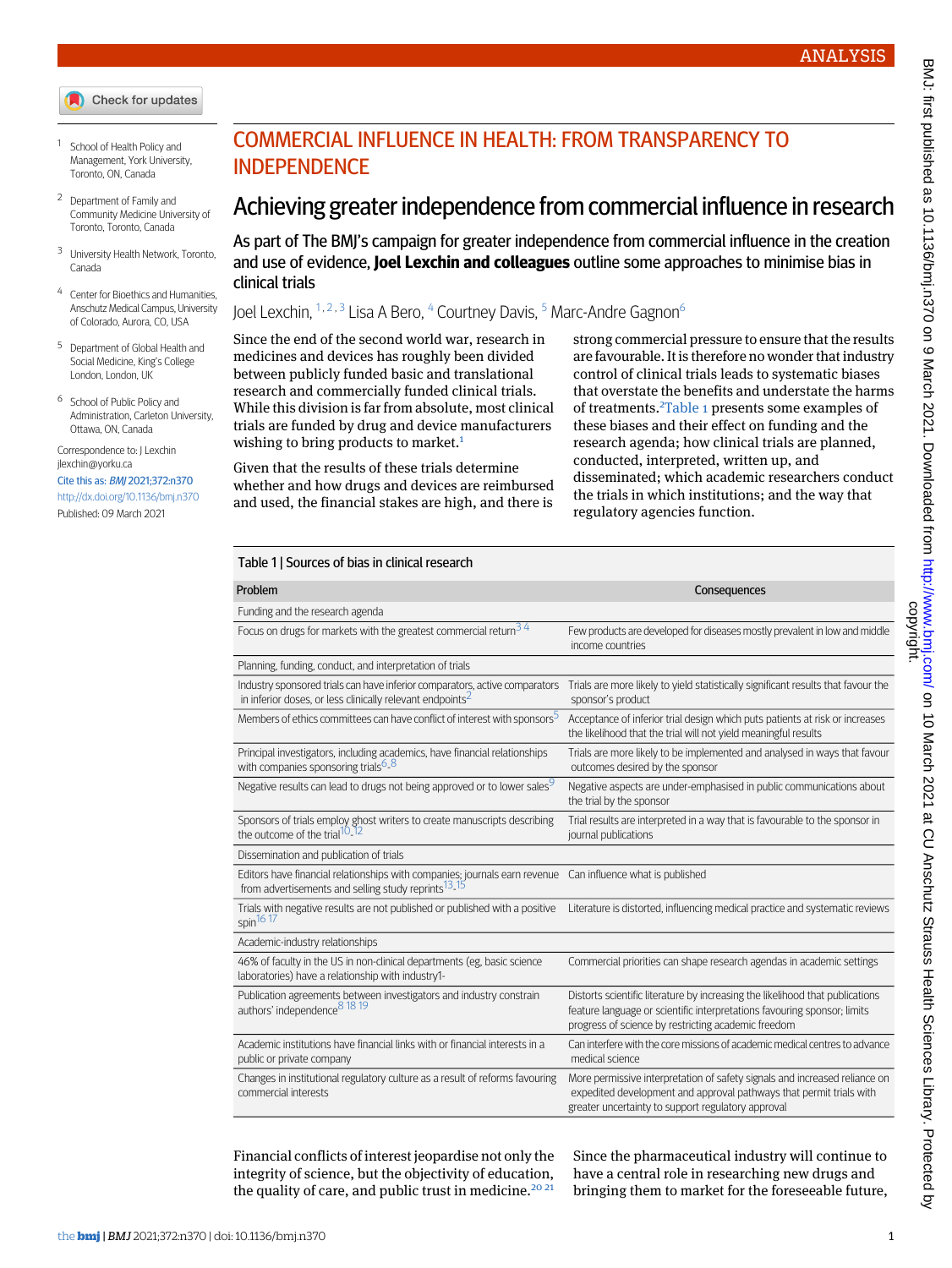we consider how the most serious negative effects of commercial influence on clinical research can be reduced.

# **Reducing bias in clinical research**

Our proposals for reducing bias—which come from our individual and collective research on the topic and our involvement and discussions with other experts, non-governmental organisations, and regulators—range from ones that are currently feasible to those impossible to imagine in the current political and economic climate. Although we present our proposals for different aspects of the research enterprise separately, we view them as part of an overall vision for the future directions of clinical research.

## Public prioritisation of research agenda and funding

Clinical research efforts should favour innovations with the greatest potential to improve patient care and public health. One way to achieve this would be through a public process of prioritising areas of greatest medical need associated with a high level of public funding.[22](#page-3-18) Such a process would be able to prioritise drugs and devices for development based on their potential clinical value, focusing on diseases that are neglected, commercially unprofitable, lacking in effective treatments, or of particular importance for public health.

#### Reform the patent system and develop alternatives for product development

One major reform would be to change the patent system so that revenue is no longer the sole incentive for developing new drugs and devices and instead encourage more research on drugs that offer meaningful improvements in efficacy or safety and less on those that do not. If minor variations or combinations of existing products<sup>[23](#page-3-19)</sup> that don't deliver greater therapeutic value were not patentable, there would be fewer clinical trials that waste precious resources developing products that are irrelevant to public benefit. India already forbids the patenting of a new form of a substance that does not enhance efficacy. $24$  Other countries should consider similarly modifying their patent laws.

In place of patents, new national or supranational publicly funded research institutes would focus on the development of non-patentable products up to the point of readiness for clinical trials. This "public track" would fund the development of novel pharmaceutical molecules,<sup>[22](#page-3-18)</sup> which would remain in the public domain. $2526$  $2526$ 

One model for these new forms of research institute is the Mario Negri Institute in Italy, founded on the principles of open science. It maintains its independence from commercial and state influence by ensuring that no funding from any source exceeds 10% of its income.[27](#page-3-23) Its results are never protected by patents and are available unconditionally to everyone.

Product development partnerships, such as the Drugs for Neglected Diseases initiative (DNDi) are another existing alternative to relying on private industry alone to determine the research agenda. The partnerships do not conduct drug development themselves but integrate and coordinate multiple industry and academic partners and contractors along the drug development pipeline; allocate philanthropic and public funds to the "right" kinds of research projects; and manage research portfolios.[28](#page-3-24) DNDi reported developing six new treatments for neglected diseases in its first decade of existence for the relatively low cost of around \$250m (£180m; €210m).<sup>[29](#page-3-25)</sup> However, government contributions amounted to only \$2.6bn (out of a total of \$4.06bn) in 2018, far short of what is needed to deal with the many areas neglected by commercial

research. Governments need to make a much larger commitment to product development partnerships.<sup>[30](#page-3-26)</sup>

The private sector can also be encouraged to change research priorities through prizes, as a complement or alternative to the patent system.<sup>[31](#page-3-27)</sup>

### Restrict financial ties between researchers and funders

Rather than researchers being reliant on and in direct contact with commercial funders, money could be held and managed by public organisations. For example, the US National Institutes of Health or its equivalent in other countries could be authorised to oversee the design and management of clinical trials and the analysis and publication of the data that come out of them, allowing the separation of researchers from commercial influences.<sup>[32](#page-3-28)</sup> In particular, removing industry influence from pivotal trials—the ones that regulators use to make decisions about approval—is critical. In this case, trials would be planned, managed, and analysed by independent experts and would be funded from a central pool of money originating from companies. This proposal would be more feasible if major journals refused to publish trials with direct industry involvement. *The BMJ* has already adopted this stance with respect to tobacco industry funding, and other journals should be encouraged to follow suit.<sup>[33](#page-3-29)</sup>

Reducing industry control over the design of research studies might also result in less research waste. By one estimate, clinical trials could be conducted for a 10th to a 20th of the cost of industry driven research.[34](#page-3-30) One reason why trials are so expensive is that it is necessary to enrol large numbers of people to generate statistically significant findings between drugs with marginal differences. The ability to reorient clinical research to focus on important clinical questions rather than the marketing needs of the sponsoring companies could decrease research costs.[35](#page-3-31)

#### Rethinking authorship and funding disclosures in journal publications

The International Committee of Medical Journal Editors guidelines defines authorship as "substantial contributions to the conception or design of the work; or the acquisition, analysis, or interpretation of data for the work; and drafting the work or revising it critically for important intellectual content; and final approval of the version to be published; and agreement to be accountable for all aspects of the work."<sup>[36](#page-3-32)</sup> However, this standard has not been consistently met and the definition can be manipulated to hide the sponsor's involvement in the design and publication of a manuscript. $37$ 

Matheson advocates discarding the current definition of authorship and instead emphasising the process by which an article is created—for example, by naming companies as authors and identifying the drugs that the publication supports to allow readers to understand the commercial and scientific provenance of the article.[37](#page-3-33) He also recommends that, if a company retains control or ownership of a trial database, it should be required to be listed as one of the first three authors.<sup>[37](#page-3-33)</sup> An alternative proposal is to abandon the concept of authorship in favour of "contributorship," which involves listing what each contributor did so that they can accept both credit and responsibility. $38$ 

## Publish full study details and data

As long as the private sector continues to control the funding, design, and analysis of most clinical research we need to aggressively push for the public availability of clinical trial data to allow for independent analysis. Although trial registers have been established in the US and the European Union, many postings do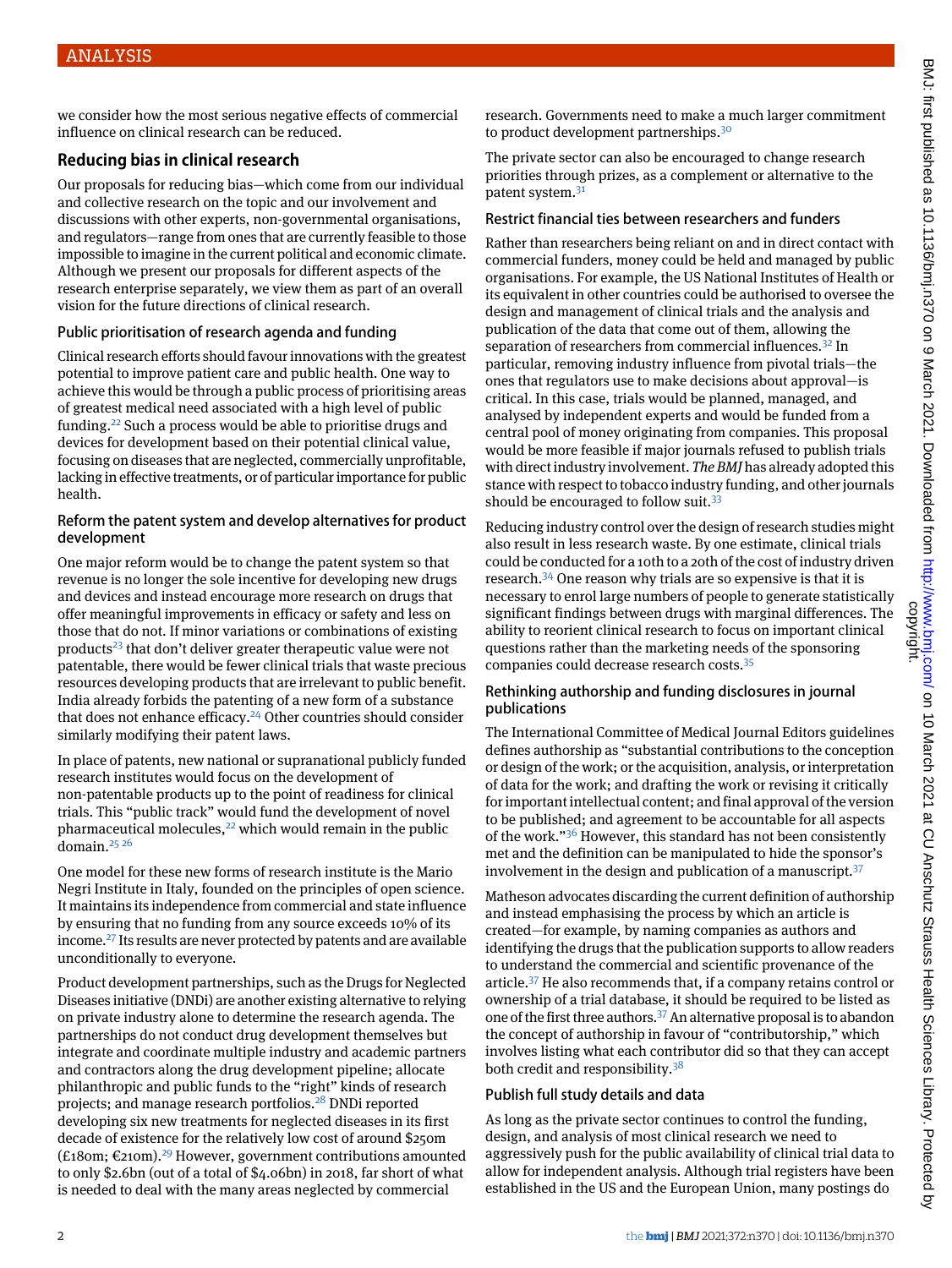not include results.<sup>[39](#page-3-35) [40](#page-3-36)</sup> and these repositories do not require the detailed information found in clinical study reports, which manufacturers submit to regulators in support of new drug approval.[41](#page-3-37) The FDA's finalisation of its enforcement procedure for clinicaltrials.gov reporting requirements should help in this regard. $42$ Drug and device companies' ability to hide unfavourable research results $43$  would also be much reduced if regulatory authorities followed the lead of the European Medicines Agency and Health Canada and released clinical study reports with minimal redactions at the time of drug approval.[44](#page-3-40) Even more useful would be access to all independent individual participant level data $45$  along with protocols and analytic codes.

Most clinical trials are not accompanied by publicly accessible protocols, and compounding this problem,  $46$  discrepancies are often found between registered and published outcomes.<sup>[47](#page-3-43)</sup> Journals could make a substantial contribution to correcting these problems by requiring manuscripts to be accompanied by published protocols, preferably peer reviewed, including any modifications to those protocols and ensuring authors address inconsistencies between protocols and publications.

#### Managing and avoiding conflicts of interest

The effects of conflicts of interest on the outcomes of clinical research can be reduced either by ensuring that they are fully declared and made public or, even better, eliminated by avoiding them from the outset.

Declared conflicts of interest are too often not acknowledged as being influential and are ignored or not taken into account in the transmission of research knowledge,  $4849$  $4849$  and clinicians and other users of research often lack the training and knowledge to assess the likely effect of conflicts of interest on the integrity of reported research findings.[50](#page-4-2)

The US Physician Payments Sunshine Act of 2013 mandates that drug and medical device companies report any transfers of value to physicians of more than  $$10.<sup>51</sup>$  $$10.<sup>51</sup>$  $$10.<sup>51</sup>$  These reports are then compiled in the publicly available Open Payments database. Some European countries and Australia have adopted similar laws or their industry associations have agreed to provide similar information.[52](#page-4-4) [53](#page-4-5) However, this approach has limitations. As currently designed, open payments databases are not detailed enough to reveal the full extent of industry involvement in study design, implementation, and reporting.[54](#page-4-6)

Open payment databases need to be expanded to include researchers so that their conflicts of interests can also be probed. ProPublica has pioneered Dollars for Profs*,* a publicly searchable database showing the outside income and conflicts of interest of professors, researchers, and staff at US state universities and the National Institutes of Health.[55](#page-4-7)At least one journal already publicly declares its income streams,  $56$  and this could become an accepted badge of quality, especially if accompanied by an annual report detailing efforts to move away from commercial sources of revenue.

Disclosure of interests is not sufficient to protect against commercial influence[57](#page-4-9) so more needs to be done to avoid conflicts from the outset. Many academic researchers sit on the boards of drug companies while also serving on funding bodies, ethics committees, research steering groups, data safety monitoring committees, as heads of academic medical centres, and as editors of medical journals.<sup>[58](#page-4-10)</sup> These links create an unacceptable conflict between commercial interests and the public interest and should not be permitted. When funding bodies and research ethics committees include people with commercial conflicts of interest they should be

In addition, research institutions and academic medical centres should prohibit the more egregious interactions between faculty and drug and device manufacturers, such as serving on speakers' bureaus or being paid consultants. They should also outlaw any agreements that interfere in any way with their employees sharing data or publishing results of research. Beyond just enacting these bans, academic medical centres need to vigilantly enforce them, ensuring that staff are aware of all such policies<sup>[59](#page-4-11)</sup> and sanctioning those who breach them. Aside from a few high profile instances,  $60\,61$  $60\,61$ penalties for violating rules about conflict of interest appear to be rare.

Surveys of policies on conflicts of interest at academic medical centres, although slightly dated, have consistently shown substantial weaknesses in the areas covered and in the strength of the policies, including how they are enforced.<sup>[62](#page-4-14)-[64](#page-4-16)</sup> We also recommend a national standard and international guidelines for such policies. If centres are lax in self-regulating or their policies are not broadly strong and uniform, $18\overline{19}$  $18\overline{19}$  there should be national policies for dealing with conflicts of interest, with institutions that do not comply being temporarily banned from public research funding as a deterrent.

#### Drug regulation

Nearly all regulatory agencies, including the FDA and EMA, are funded directly by industry user fees, raising concerns about real or perceived influence on regulatory decisions. Industry fees in the US accounted for about 80% of the salaries of review staff responsible for the approval of new drugs.<sup>[65](#page-4-17)</sup> Almost 90% of EMA revenue comes from user fees.<sup>[66](#page-4-18)</sup> Even though evidence of direct influence is not conclusive, we believe that drug regulatory agencies should be fully government funded to enhance public trust in regulatory functions. While working towards making regulatory agencies more independent, steps must be taken to ensure the independence of the data that regulators review. To this end we recommend that at least one pivotal trial should be conducted independent from the company submitting the application for approval.<sup>[67](#page-4-19)</sup>

## **Conclusion**

The shape of the research agenda, the production of research, its subsequent interpretation, and dissemination, and its role in decisions about which drugs and devices reach the market are central to medical care that patients receive. Society has a duty to ensure that information is produced and disseminated fairly for the benefit of patients and public health. No single solution will eliminate commercial influence and bias from clinical research. The above proposals aim to accelerate a necessary shift in culture and practice that will ensure that research evidence is produced and disseminated more fairly. We welcome comments on these recommendations and additional suggestions for achieving greater independence from commercial influence.

#### **Key messages**

- The goal of clinical research should be to improve treatment that patients receive
- Clinical research in drugs and devices is often corrupted because of the involvement of commercial interests preventing it from achieving its potential
- We identify key sources of bias in clinical research and offer recommendations for minimising or eliminating them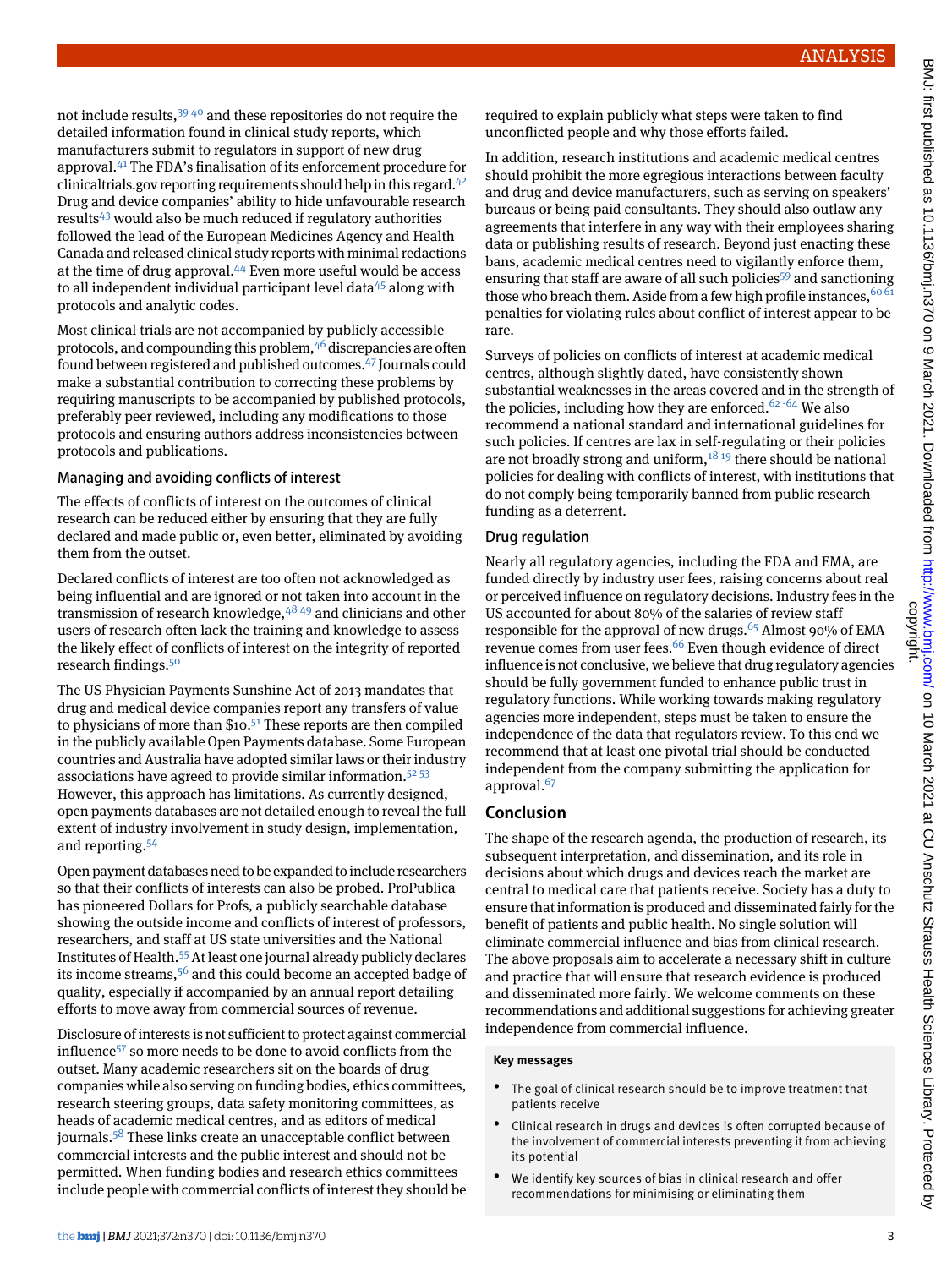Contributors and sources: All authors have substantial experience in examining biases in all phases of clinical research, including its conduct and how it is interpreted and communicated. In writing this article we drew on our collective knowledge of these issues along with previous literature on these topics that all of us have had a substantial role in producing. JL conceived the idea and wrote the first draft. JL, LAB, CD, and MAG gathered data, revised the manuscript for intellectual content, and approved the final manuscript. IL is the guarantor.

Competing interests: We have read and understood BMJ policy on declaration of interests and declare the following: JL received payment for writing a brief in an action for side effects of a drug for Michael F Smith, lawyer and a second brief on the role of promotion in generating prescriptions for Goodmans LLP. He is a member of the foundation board of Health Action International. LAB is senior editor for research integrity, Cochrane, for which the University of Colorado receives remuneration. CD is an alternate member representing Health Action International on the European Medicines Agency's patients and consumers working party. MAG reports serving as an expert witness on behalf of Justice Canada in a case about the constitutionality of patented drug price regulation.

Provenance and peer review: Not commissioned; externally peer reviewed.

<span id="page-3-0"></span>We thank Aaron Kesselheim, professor of medicine, Brigham and Women's Hospital and Harvard Medical School, for his help directing them to some data sources and for his comments on an earlier draft of the manuscript.

- <span id="page-3-1"></span>1 Moses H, 3rdMatheson DH, Cairns-Smith S, George BP, Palisch C, Dorsey ER. The anatomy of medical research: US and international comparisons. JAMA 2015;313:174-89. doi: 10.1001/jama.2014.15939 pmid: 25585329
- <span id="page-3-2"></span>2 Lundh A, Lexchin J, Mintzes B, Schroll JB, Bero L. Industry sponsorship and research outcome. Cochrane Database Syst Rev 2017;2:MR000033. doi: 10.1002/14651858.MR000033.pub3. pmid: 28207928
- <span id="page-3-3"></span>3 Fabbri A, Lai A, Grundy Q, Bero LA. The influence of industry sponsorship on the research agenda: a scoping review. Am J Public Health 2018;108:e9-16. doi: 10.2105/AJPH.2018.304677 pmid: 30252531
- <span id="page-3-5"></span><span id="page-3-4"></span>Pedrique B, Strub-Wourgaft N, Some C, etal. The drug and vaccine landscape for neglected diseases (2000-11): a systematic assessment. Lancet Glob Health 2013;1:e371-9. doi: 10.1016/S2214-109X(13)70078-0 pmid: 25104602
- 5 Campbell EG, Vogeli C, Rao SR, Abraham M, Pierson R, Applebaum S. Industry relationships among academic institutional review board members. JAMA Intern Med 2015;175:1500-6. doi: 10.1001/jamainternmed.2015.3167 pmid: 26168043
- <span id="page-3-6"></span>6 Ahn R, Woodbridge A, Abraham A, etal. Financial ties of principal investigators and randomized controlled trial outcomes: cross sectional study. BMJ 2017;356:i6770. doi: 10.1136/bmj.i6770 pmid: 28096109
- <span id="page-3-7"></span>Friedman LS, Richter ED. Relationship between conflicts of interest and research results. J Gen Intern Med 2004;19:51-6. doi: 10.1111/j.1525-1497.2004.30617.x pmid: 14748860
- <span id="page-3-8"></span>8 Zinner DE, Bolcic-Jankovic D, Clarridge B, Blumenthal D, Campbell EG. Participation of academic scientists in relationships with industry. Health Aff (Millwood) 2009;28:1814-25. doi: 10.1377/hlthaff.28.6.1814 pmid: 19887423
- <span id="page-3-9"></span>9 Wright JM, Perry TL, Bassett KL, Chambers GK. Reporting of 6-month vs 12-month data in a clinical trial of celecoxib. JAMA 2001;286:2398-400.pmid: 11712925
- <span id="page-3-10"></span>10 Sismondo S. Ghost-managed medicine: Big Pharma's invisible hands. Mattering Press, 2018.
- 11 Le Noury J, Nardo JM, Healy D, etal. Restoring Study 329: efficacy and harms of paroxetine and imipramine in treatment of major depression in adolescence. BMJ 2015;351:h4320. doi: 10.1136/bmj.h4320 pmid: 26376805
- 12 Ross JS, Hill KP, Egilman DS, Krumholz HM. Guest authorship and ghostwriting in publications related to rofecoxib: a case study of industry documents from rofecoxib litigation. JAMA 2008;299:1800-12. doi: 10.1001/jama.299.15.1800 pmid: 18413874
- <span id="page-3-12"></span><span id="page-3-11"></span>13 Handel AE, Patel SV, Pakpoor J, Ebers GC, Goldacre B, Ramagopalan SV. High reprint orders in medical journals and pharmaceutical industry funding: case-control study. BMJ 2012;344(e4212):e4212. doi: 10.1136/bmj.e4212 pmid: 22745328
- <span id="page-3-13"></span>Liu JJ, Bell CM, Matelski JJ, Detsky AS, Cram P. Payments by US pharmaceutical and medical device manufacturers to US medical journal editors: retrospective observational study. BMJ 2017;359:j4619. doi: 10.1136/bmj.j4619 pmid: 29074628
- <span id="page-3-14"></span>15 Lundh A, Barbateskovic M, Hróbjartsson A, Gøtzsche PC. Conflicts of interest at medical journals: the influence of industry-supported randomised trials on journal impact factors and revenue cohort study. PLoS Med 2010;7:e1000354. doi: 10.1371/journal.pmed.1000354 pmid: 21048986
- <span id="page-3-15"></span>16 Turner EH, Matthews AM, Linardatos E, Tell RA, Rosenthal R. Selective publication of antidepressant trials and its influence on apparent efficacy. N Engl J Med 2008;358:252-60. doi: 10.1056/NEJMsa065779 pmid: 18199864
- 17 Whittington CJ, Kendall T, Fonagy P, Cottrell D, Cotgrove A, Boddington E. Selective serotonin reuptake inhibitors in childhood depression: systematic review of published versus unpublished data. Lancet 2004;363:1341-5. doi: 10.1016/S0140-6736(04)16043-1 pmid: 15110490
- 18 Kasenda B, von Elm E, You II, etal. Agreements between industry and academia on publication rights: a retrospective study of protocols and publications of randomized clinical trials. PLoS Med 2016;13:e1002046. doi: 10.1371/journal.pmed.1002046 pmid: 27352244
- 19 Mello MM, Murtagh L, Joffe S, Taylor PL, Greenberg Y, Campbell EG. Beyond financial conflicts of interest: Institutional oversight of faculty consulting agreements at schools of medicine and public health. PLoS One 2018;13:e0203179. doi: 10.1371/journal.pone.0203179 pmid: 30372431
- <span id="page-3-17"></span><span id="page-3-16"></span>20 Moynihan R, Macdonald H, Heneghan C, Bero L, Godlee F. Commercial interests, transparency, and independence: a call for submissions. BMJ 2019;365:l1706. doi: 10.1136/bmj.l1706 pmid: 30992258
- <span id="page-3-18"></span>21 Movnihan R, Macdonald H, Bero L, Godlee F, Commercial influence and covid-19, BMI 2020;369:m2456. doi: 10.1136/bmj.m2456 pmid: 32580930
- <span id="page-3-19"></span>22 Gaffney A, Lexchin JUSCanadian Pharmaceutical Policy Reform Working Group. Healing an ailing pharmaceutical system: prescription for reform for United States and Canada. BMJ 2018;361:k1039. doi: 10.1136/bmj.k1039 pmid: 29773533
- <span id="page-3-20"></span>23 Kesselheim AS, Avorn J, Sarpatwari A. The high cost of prescription drugs in the united states: Origins and prospects for reform. JAMA 2016;316:858-71. doi: 10.1001/jama.2016.11237 pmid: 27552619
- <span id="page-3-21"></span>24 Attaran A. A modest but meaningful decision for Indian drug patents. Lancet 2014;384:477-9. doi: 10.1016/S0140-6736(13)60845-4 pmid: 24976117
- <span id="page-3-22"></span>25 Love J. What's wrong with current system of funding R&D, and what are ideas for reforms? Knowledge Ecology International 21 Oct 2015. <http://keionline.org/node/2350>.
- <span id="page-3-23"></span>26 Baker D, Chatani N. Promoting good ideas on drugs: are patents the best way? The relative efficiency of patent and public support for bio-medical research. 2002. [https://cepr.net/docu](https://cepr.net/documents/publications/Promoting_Good_Ideas_on_Drugs.pdf)[ments/publications/Promoting\\_Good\\_Ideas\\_on\\_Drugs.pdf](https://cepr.net/documents/publications/Promoting_Good_Ideas_on_Drugs.pdf)
- <span id="page-3-25"></span><span id="page-3-24"></span>27 Light DW, Maturo AF. Good pharma: the public-health model of the Mario Negri Institute. Palgrave Macmillan, 2015doi: 10.1057/9781137374332 .
- <span id="page-3-26"></span>28 Moran M, Ropars A-L, Guzman J, etal. The new landscape of neglected disease drug development. Wellcome Trust, 2005.
- <span id="page-3-27"></span>29 Drugs for Neglected Diseases initiative. Treatments delivered since 2003. 9 Feb 2021. <https://dndi.org/research-development/treatments-delivered/>
- 30 Policy Cures Research. G-FINDER 2019. Neglected disease research and development: uneven progress. 2020. [https://s3-ap-southeast-2.amazonaws.com/policy-cures-website-assets/app/up](https://s3-ap-southeast-2.amazonaws.com/policy-cures-website-assets/app/uploads/2020/02/11150341/G-Finder2019.pdf)loads/2020/02/11150341/G-Finder2019.ndf
- <span id="page-3-29"></span><span id="page-3-28"></span>31 Consultative Expert Working Group on Research and Development Financing and Coordination. Research and development to meet health needs in developing countries: strengthening global financing and coordination. WHO, 2012. [https://www.who.int/phi/cewg\\_report/en/](https://www.who.int/phi/cewg_report/en/)
- <span id="page-3-30"></span>32 Schafer A. Biomedical conflicts of interest: a defence of the sequestration thesis-learning from the cases of Nancy Olivieri and David Healy. J Med Ethics 2004;30:8-24. doi: 10.1136/jme.2003.005702 pmid: 14872066
- <span id="page-3-31"></span>33 Godlee F, Malone R, Timmis A, et al. Journal policy on research funded by the tobacco industry. BMJ Open blog, 15 Oct 2013. [https://blogs.bmj.com/bmjopen/2013/10/15/journal-policy-on-re](https://blogs.bmj.com/bmjopen/2013/10/15/journal-policy-on-research-funded-by-the-tobacco-industry/)earch-funded-by-the-tobacco-industry/
- <span id="page-3-32"></span>34 Bassand J-P, Martin J, Rydén L, Simoons MEuropean Society of Cardiology. The need for resources for clinical research: the European Society of Cardiology calls for European, international collaboration. Lancet 2002;360:1866-9. doi: 10.1016/S0140-6736(02)11776-4 pmid: 12480378
- <span id="page-3-33"></span>35 Matheson A. Corporate science and the husbandry of scientific and medical knowledge by the pharmaceutical industry. Biosocieties 2008;3:355-82doi: 10.1017/S1745855208006297.
- <span id="page-3-34"></span>International Committee of Medical Journal Editors (ICMJE). Recommendations for the conduct, reporting, editing, and publication of scholarly work in medical journals 2019. [http://www.icm](http://www.icmje.org/icmje-recommendations.pdf)[je.org/icmje-recommendations.pdf](http://www.icmje.org/icmje-recommendations.pdf)
- <span id="page-3-36"></span><span id="page-3-35"></span>37 Matheson A. How industry uses the ICMJE guidelines to manipulate authorship--and how they should be revised. PLoS Med 2011;8:e1001072. doi: 10.1371/journal.pmed.1001072 pmid: 21857808
- 38 Rennie D, Yank V, Emanuel L. When authorship fails. A proposal to make contributors accountable. JAMA 1997;278:579-85. doi: 10.1001/jama.1997.03550070071041 pmid: 9268280
- <span id="page-3-37"></span>39 Goldacre B, DeVito NJ, Heneghan C, etal. Compliance with requirement to report results on the EU Clinical Trials Register: cohort study and web resource. BMJ 2018;362:k3218. doi: 10.1136/bmj.k3218 pmid: 30209058
- <span id="page-3-39"></span><span id="page-3-38"></span>40 DeVito NJ, Bacon S, Goldacre B. Compliance with legal requirement to report clinical trial results on ClinicalTrials.gov: a cohort study. Lancet 2020;395:361-9. doi: 10.1016/S0140-6736(19)33220-9 pmid: 31958402
- <span id="page-3-40"></span>41 Wieseler B, Wolfram N, McGauran N, etal. Completeness of reporting of patient-relevant clinical trial outcomes: comparison of unpublished clinical study reports with publicly available data. PLoS Med 2013;10:e1001526. doi: 10.1371/journal.pmed.1001526 pmid: 24115912
- <span id="page-3-42"></span><span id="page-3-41"></span>CenterWatch. FDA finalizes enforcement procedure for clinicaltrials.gov reporting requirements. 2021. [https://www.centerwatch.com/articles/24915-fda-finalizes-enforcement-procedure-for](https://www.centerwatch.com/articles/24915-fda-finalizes-enforcement-procedure-for-clinicaltrialsgov-reporting-requirements)[clinicaltrialsgov-reporting-requirements](https://www.centerwatch.com/articles/24915-fda-finalizes-enforcement-procedure-for-clinicaltrialsgov-reporting-requirements)).
- <span id="page-3-43"></span>43 Chang L, Dhruva SS, Chu J, Bero LA, Redberg RF. Selective reporting in trials of high risk cardiovascular devices: cross sectional comparison between premarket approval summaries and published reports. BMJ 2015;350:h2613. doi: 10.1136/bmj.h2613. pmid: 26063311
- 44 Lexchin J, Herder M, Doshi P. Canada finally opens up data on new drugs and devices. BMJ 2019;365:l1825. doi: 10.1136/bmj.l1825 pmid: 30996020
- 45 Vivli. A global clinical research data sharing platform. 2021. <https://vivli.org>
- 46 Chan AW, Hróbjartsson A. Promoting public access to clinical trial protocols: challenges and recommendations. Trials 2018;19:116. doi: 10.1186/s13063-018-2510-1 pmid: 29454390
- 47 Jones CW, Keil LG, Holland WC, Caughey MC, Platts-Mills TF. Comparison of registered and published outcomes in randomized controlled trials: a systematic review. BMC Med 2015;13:282. doi: 10.1186/s12916-015-0520-3 pmid: 26581191